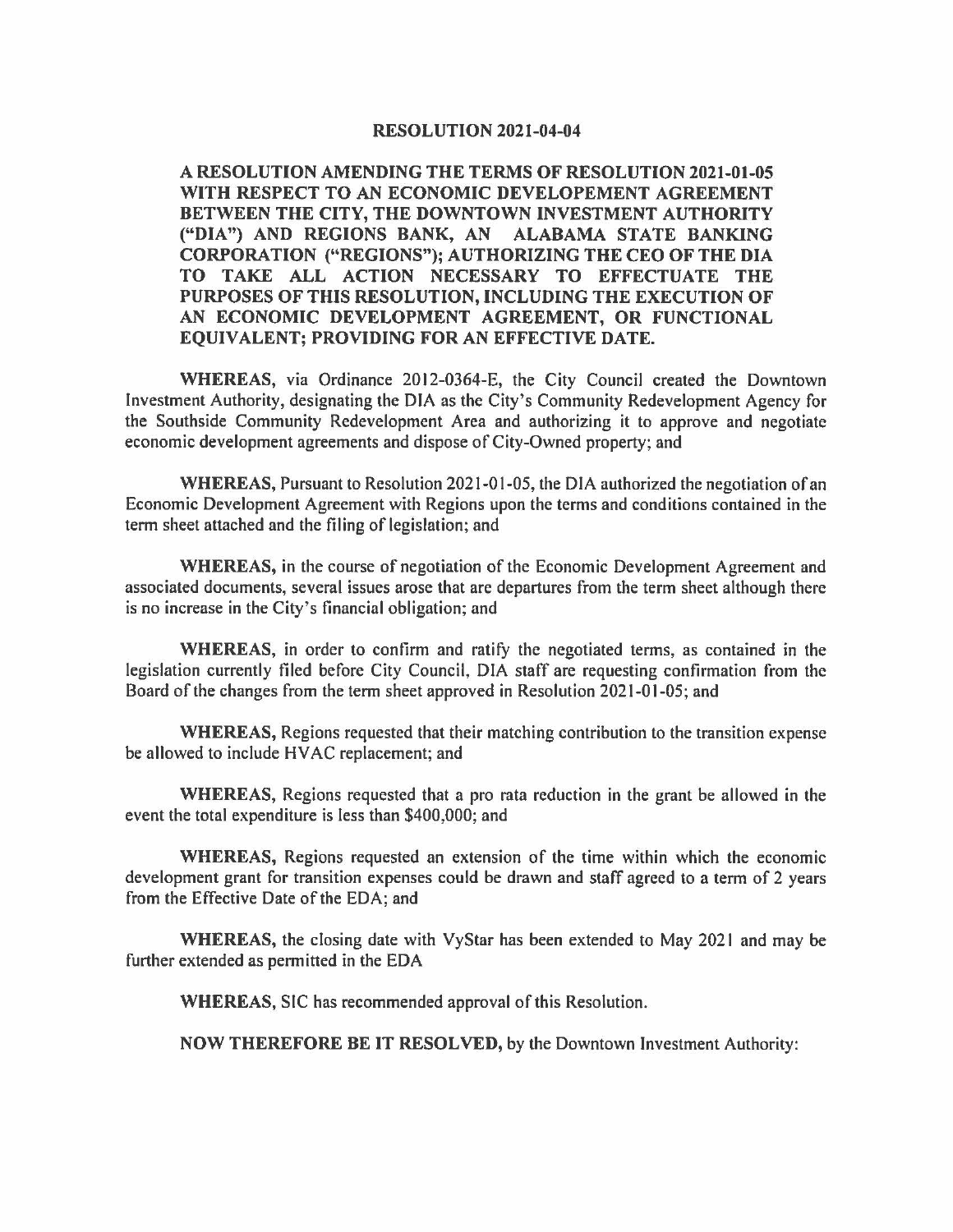## RESOLUTION 2021-04-04 PAGE2OF3

**Section 1.** The recitals set forth above are true and correct and are hereby incorporated herein by this reference.

**Section 2.** The DIA Board hereby confirms that the expenses incurred by Regions for capital HV AC repairs may be included in their matching expenditure required for the transition expense grant authorized in Resolution 2021-01-05. There is no change in the City grant amount nor to the requirement that the grant is a 50/50 match to verified expenditures by Regions.

**Section 3.** The DIA Board hereby confirms that in the event the total eligible expenditures for the economic development grant are less than \$400,000, the grant amount may be reduced pro rata so long as only Transition Expenses are reimbursed.

**Section 4.** The DIA Board hereby confirms that the economic development grant must be drawn within two (2) years of the Effective Date of the EDA. This change does not impact the performance schedule and applicable deadlines for the DPRP portions of the Agreement.

**Section 5.** The DIA Board hereby confirms that the closing date for the sale of the surface lot to VyStar has been extended to May 2021 and may be further extended within the Performance Schedules contained in the development agreements provided for each project.

**Section 6.** The DIA Board hereby authorizes the CEO of the Downtown Investment Authority to negotiate the terms of an Economic Development Agreement, or functional equivalent, with Developer for the redevelopment of the Property, subject to the minimum terms and conditions contained in Exhibit 'B' to Resolution 2021-01-03 as amended hereby.

**Section** 7. The DIA Board hereby authorizes the CEO of the Downtown Investment Authority to initiate legislation for approval by City Council of an Economic Development Agreement, or functional equivalent in accordance with the purposes of this Resolution.

**Section 8.** The DIA Board hereby authorizes the CEO of the Downtown Investment Authority to take all action necessary to effectuate the purposes of this Resolution, including the execution of an Economic Development Agreement, or functional equivalent, providing that such actions incorporate, at a minimum, the terms and conditions contained in Exhibit 'B' to Resolution 2021-01-03 as amended hereby.

**Section 9.** This Resolution, 2021-04-03, shall become effective on the date it is signed by the Chair of the DIA Board.

(THE REMAINDER OF THIS PAGE IS LEFT BLANK INTENTIONALLY)